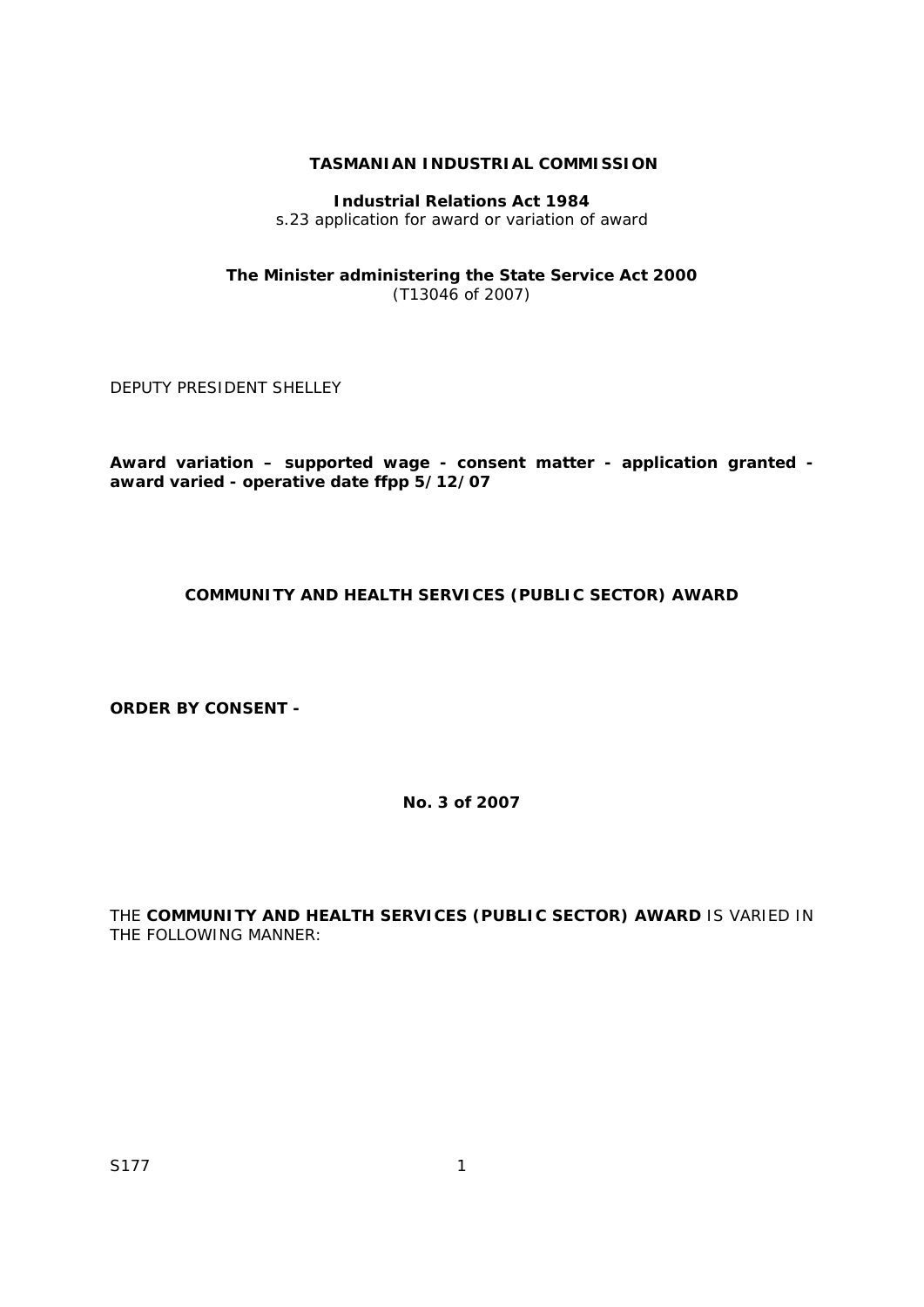## **By deleting from Clause 8 – Salaries subclause (f) – Supported Wage System and inserting in lieu thereof the following**

- "(f) Supported Wage System
	- (i) Eligibility Criteria

 Subject to this subclause an employer may engage employees at a supported wage rate (as set out in paragraph (iii) of this subclause) who meet the impairment criteria for receipt of a Disability Support Pension and who, because of their disability, are unable to perform the range of duties to the competence level normally required for the class of work for which they are engaged.

**PROVIDED** that this subclause does not apply to any existing employee who has a claim against the employer which is subject to the provisions of workers' compensation legislation or any provision of this award relating to the rehabilitation of employees who are injured in the course of their current employment.

**PROVIDED FURTHER** that this subclause does not apply to employers in respect of their facility, programme, undertaking, service or the like which receives funding under the *Disability Services Act 1986* and fulfils the dual role of service provider and sheltered employer to people with disabilities who are in receipt of or are eligible for a disability support pension, except with respect to an organisation which has received recognition under Section 10 or under Section 12A of the above Act, or if a part only has received recognition, that part.

(ii) For the purposes of this subclause:

**'Supported Wage System'** means the Commonwealth Government System to promote employment for people who cannot work at full award wages because of a disability.

**'Accredited Assessor'** means a person accredited by the management unit established by the Commonwealth under the Supported Wage System to perform assessments of an individual's productive capacity within the Supported Wage System.

**'Disability Support Pension'** means the pension available under the Commonwealth pension scheme to provide income security for persons with a disability as provided under the *Social Security Act 1991*, as amended from time to time, or any successor to that scheme.

**'Assessment instrument'** means the form provided for under the Supported Wage System that records the assessment of the productive capacity of the person to be employed under the Supported Wage System.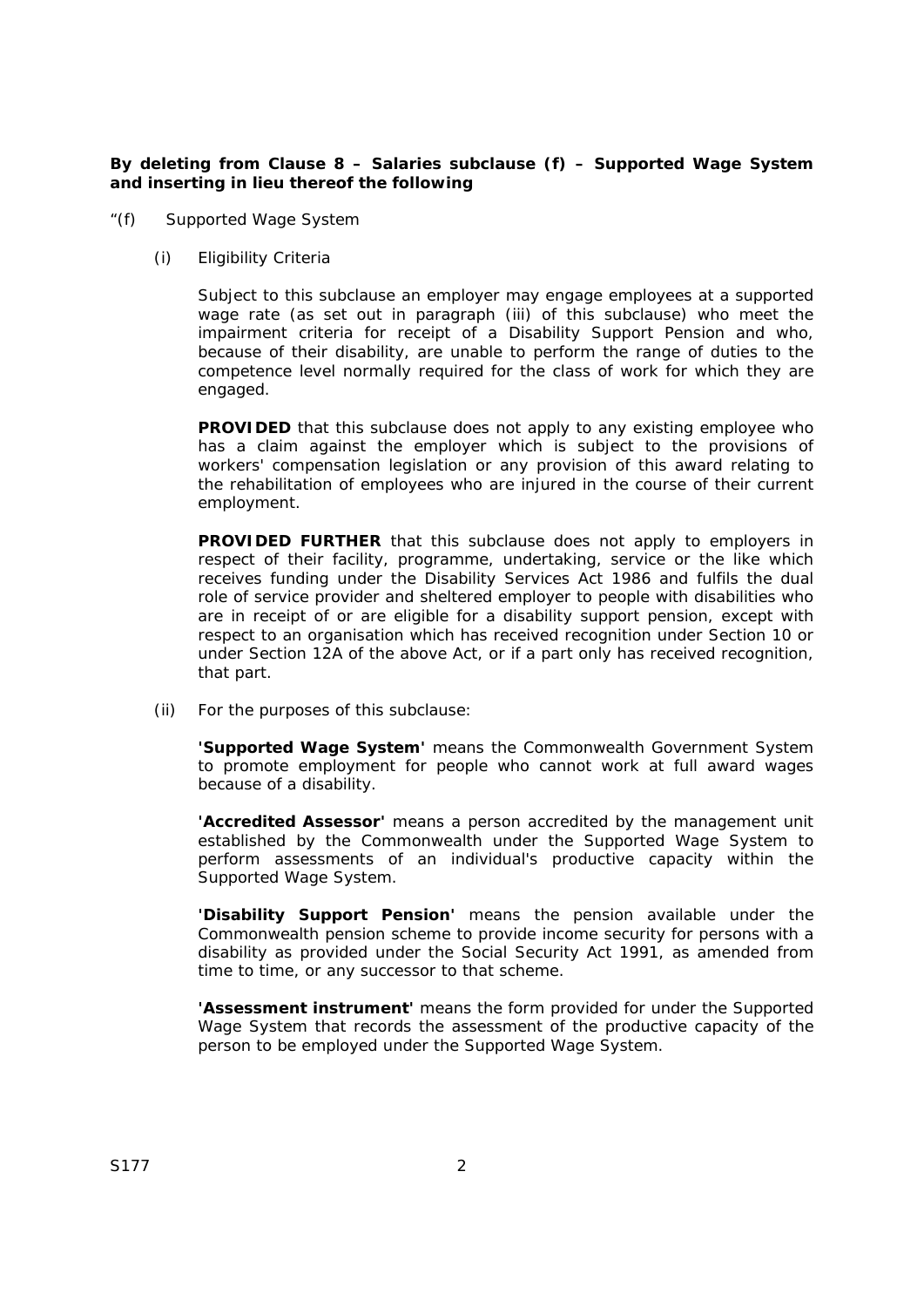(iii) Supported Wage Rates

 Employees to whom this subclause applies shall be paid the applicable percentage of the minimum rate of pay prescribed by this award for the class of work which the person is performing according to the following schedule:

| Assessed capacity<br>(paragraph (iv)) | % of prescribed<br>award rate |
|---------------------------------------|-------------------------------|
|                                       |                               |
| 10%                                   | 10%                           |
| 20%                                   | 20%                           |
| 30%                                   | 30%                           |
| 40%                                   | 40%                           |
| 50%                                   | 50%                           |
| 60%                                   | 60%                           |
| 70%                                   | 70%                           |
| 80%                                   | 80%                           |
| 90%                                   | 90%                           |

**PROVIDED** that the minimum amount payable shall be not less than \$66 per week.

(iv) Assessment of Capacity

 For the purpose of establishing the percentage of the award rate to be paid to a supported wage employee under this award, the productive capacity of the employee will be assessed in accordance with the Supported Wage System and documented in an assessment instrument by either:

- (1) the employer and a union party to the award, in consultation with the employee or, if desired by any of these;
- (2) the employer and an accredited Assessor from a panel agreed by the parties to the award and the employee.
- (v) Lodgment of Assessment Instrument
	- (1) All assessment instruments under the conditions of this subclause, including the appropriate percentage of the award wage to be paid to the employee, shall be lodged by the employer with the Registrar of the Tasmanian Industrial Commission.
	- (2) All assessment instruments shall be agreed and signed by the parties to the assessment, provided that where a union which is party to the award, is not a party to the assessment, it shall be referred by the Registrar of the Tasmanian Industrial Commission to the union by certified mail and shall take effect unless an objection is notified to the Registrar of the Tasmanian Industrial Commission within 10 working days.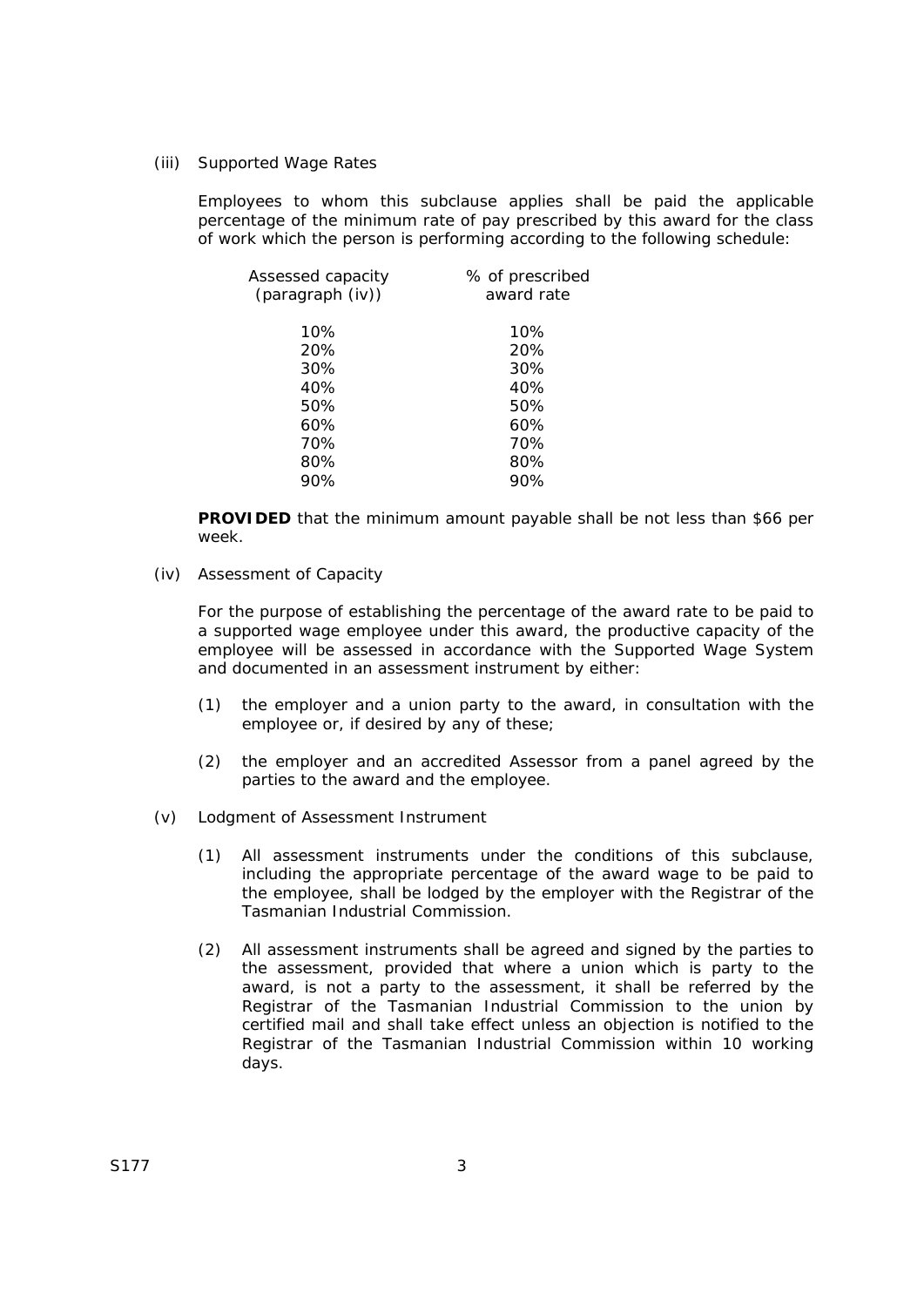(vi) Review of Assessment

 The assessment of the applicable percentage shall be subject to annual review or earlier on the basis of a reasonable request for such a review. The process of review shall be in accordance with the procedures for assessing capacity under the Supported Wage System.

(vii) Other Terms and Conditions of Employment

 Where an assessment has been made, the applicable percentage shall apply to the wage rate only. Employees covered by the supported wage provisions of this subclause shall be entitled to the same terms and conditions of employment as all other workers covered by this award who are paid on a pro rata basis.

(viii) Workplace Adjustment

 An employer wishing to employ a person under the provisions of this subclause shall take reasonable steps to make changes in the workplace to enhance the employee's capacity to do the job. Changes may involve redesign of job duties, working time arrangements and work organisation in consultation with other workers in the area.

- (ix) Trial Period
	- (1) In order for an adequate assessment of the employee's capacity to be made, an employer may employ a person under the provisions of this subclause for a trial period not exceeding 12 weeks, except that in some cases additional work adjustment time (not exceeding four weeks) may be needed.
	- (2) During that trial period the assessment of capacity shall be undertaken and the proposed wage rate for a continuing employment relationship shall be determined in accordance with paragraphs (iv) and (v).
	- (3) The minimum amount payable to the employee during the trial period shall be no less than \$66 per week or such greater amount as is agreed from time to time between the parties.
	- (4) Work trials should include induction or training as appropriate to the job being trialed.
	- (5) Where the employer and employee wish to establish a continuing employment relationship following the completion of the trial period, a further contract of employment shall be entered into based on the outcome of assessment under paragraph (iii) hereof."